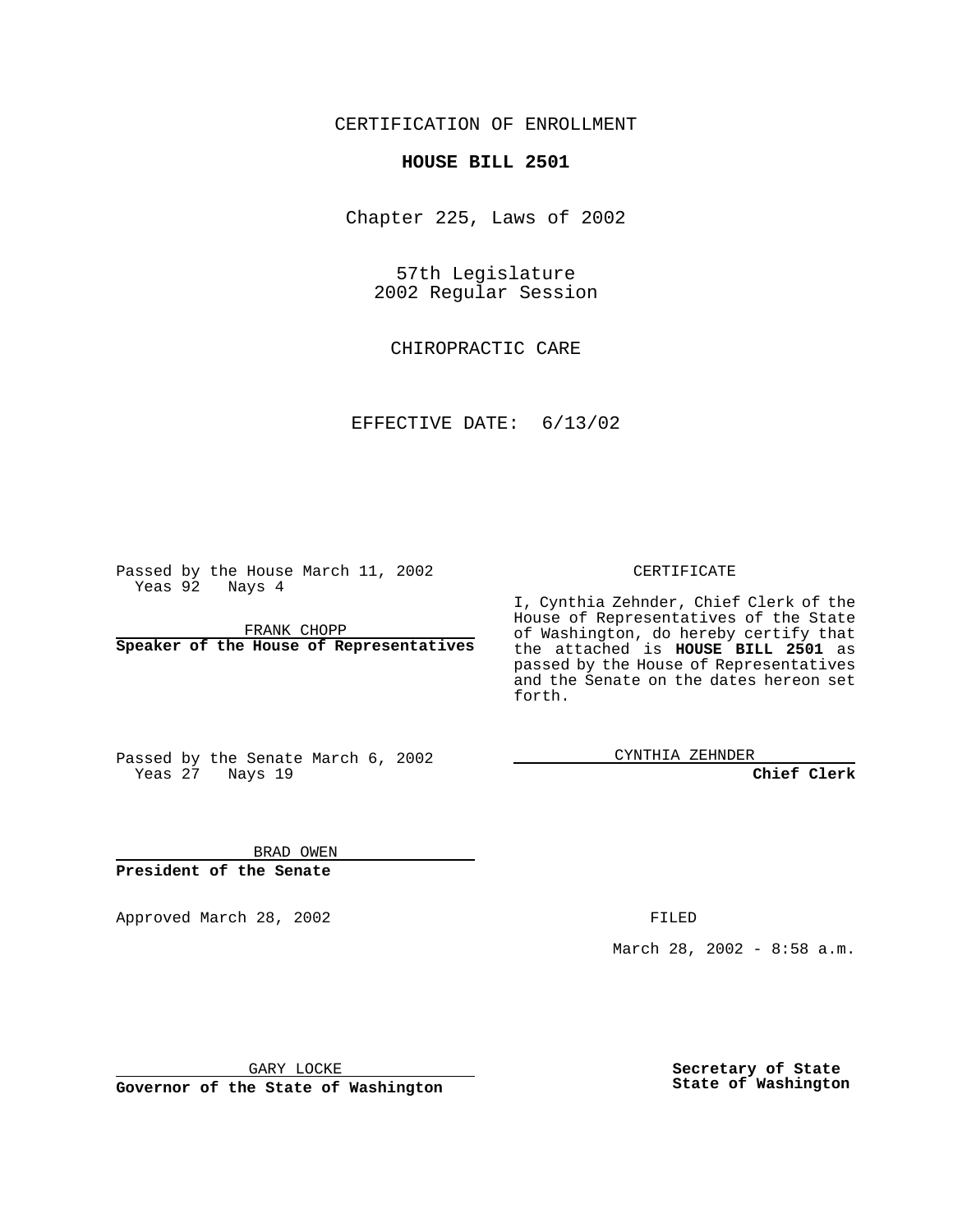# **HOUSE BILL 2501** \_\_\_\_\_\_\_\_\_\_\_\_\_\_\_\_\_\_\_\_\_\_\_\_\_\_\_\_\_\_\_\_\_\_\_\_\_\_\_\_\_\_\_\_\_\_\_

\_\_\_\_\_\_\_\_\_\_\_\_\_\_\_\_\_\_\_\_\_\_\_\_\_\_\_\_\_\_\_\_\_\_\_\_\_\_\_\_\_\_\_\_\_\_\_

### AS AMENDED BY THE SENATE

Passed Legislature - 2002 Regular Session

#### **State of Washington 57th Legislature 2002 Regular Session**

**By** Representatives Campbell, Cody, Ruderman, Linville, Armstrong, Conway, Darneille, Bush, Kirby, Miloscia, Simpson, Dunn and Casada

Read first time 01/18/2002. Referred to Committee on Health Care.

1 AN ACT Relating to chiropractic care; and amending RCW 18.25.005 2 and 18.25.006.

3 BE IT ENACTED BY THE LEGISLATURE OF THE STATE OF WASHINGTON:

4 **Sec. 1.** RCW 18.25.005 and 1994 sp.s. c 9 s 102 are each amended to 5 read as follows:

 (1) Chiropractic is the practice of health care that deals with the diagnosis or analysis and care or treatment of the vertebral subluxation complex and its effects, articular dysfunction, and musculoskeletal disorders, all for the restoration and maintenance of health and recognizing the recuperative powers of the body.

11 (2) Chiropractic treatment or care includes the use of procedures 12 involving spinal adjustments, and extremity manipulation ((insofar as 13 any such procedure is complementary or preparatory to a chiropractic 14 spinal adjustment)). Chiropractic treatment also includes the use of 15 heat, cold, water, exercise, massage, trigger point therapy, dietary 16 advice and recommendation of nutritional supplementation ((except for 17 medicines of herbal, animal, or botanical origin)), the normal regimen 18 and rehabilitation of the patient, first aid, and counseling on 19 hygiene, sanitation, and preventive measures. Chiropractic care also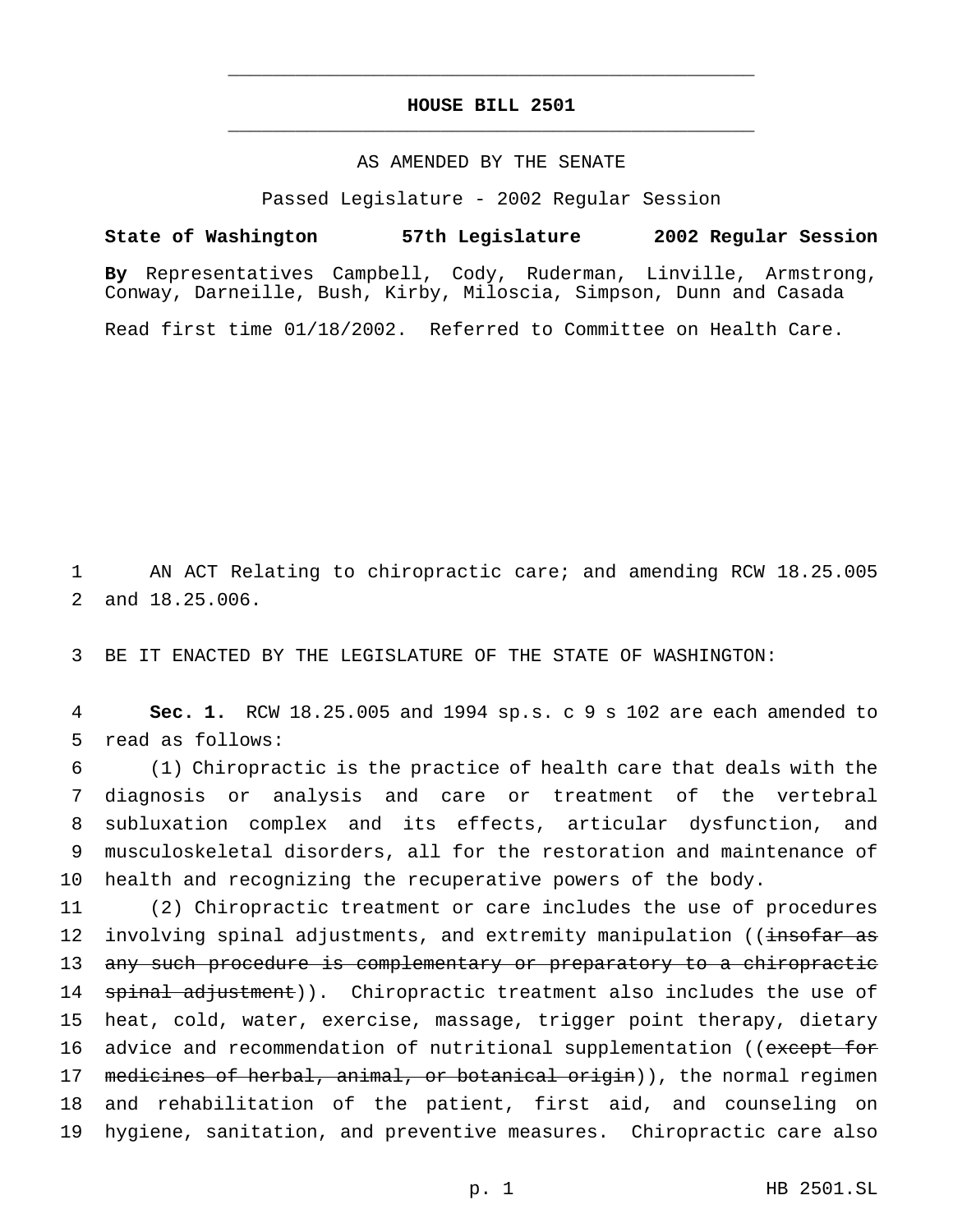includes such physiological therapeutic procedures as traction and light, but does not include procedures involving the application of sound, diathermy, or electricity.

 (3) As part of a chiropractic differential diagnosis, a chiropractor shall perform a physical examination, which may include diagnostic x-rays, to determine the appropriateness of chiropractic care or the need for referral to other health care providers. The chiropractic quality assurance commission shall provide by rule for the type and use of diagnostic and analytical devices and procedures consistent with this chapter.

 (4) Chiropractic care shall not include the prescription or dispensing of any medicine or drug, the practice of obstetrics or surgery, the use of x-rays or any other form of radiation for therapeutic purposes, colonic irrigation, or any form of venipuncture. (5) Nothing in this chapter prohibits or restricts any other practitioner of a "health profession" defined in RCW 18.120.020(4) from performing any functions or procedures the practitioner is licensed or permitted to perform, and the term "chiropractic" as defined in this chapter shall not prohibit a practitioner licensed under chapter 18.71 RCW from performing medical procedures, except such procedures shall not include the adjustment by hand of any articulation of the spine.

 **Sec. 2.** RCW 18.25.006 and 1994 sp.s. c 9 s 103 are each amended to read as follows:

 Unless the context clearly requires otherwise, the definitions in this section apply throughout this chapter.

(1) "Department" means the department of health.

 (2) "Secretary" means the secretary of the department of health or the secretary's designee.

(3) "Chiropractor" means an individual licensed under this chapter.

 (4) "Commission" means the Washington state chiropractic quality assurance commission.

 (5) "Vertebral subluxation complex" means a functional defect or alteration of the biomechanical and physiological dynamics in a joint that may cause neuronal disturbances, with or without displacement detectable by x-ray. The effects of the vertebral subluxation complex may include, but are not limited to, any of the following: Fixation, hypomobility, hypermobility, periarticular muscle spasm, edema, or inflammation.